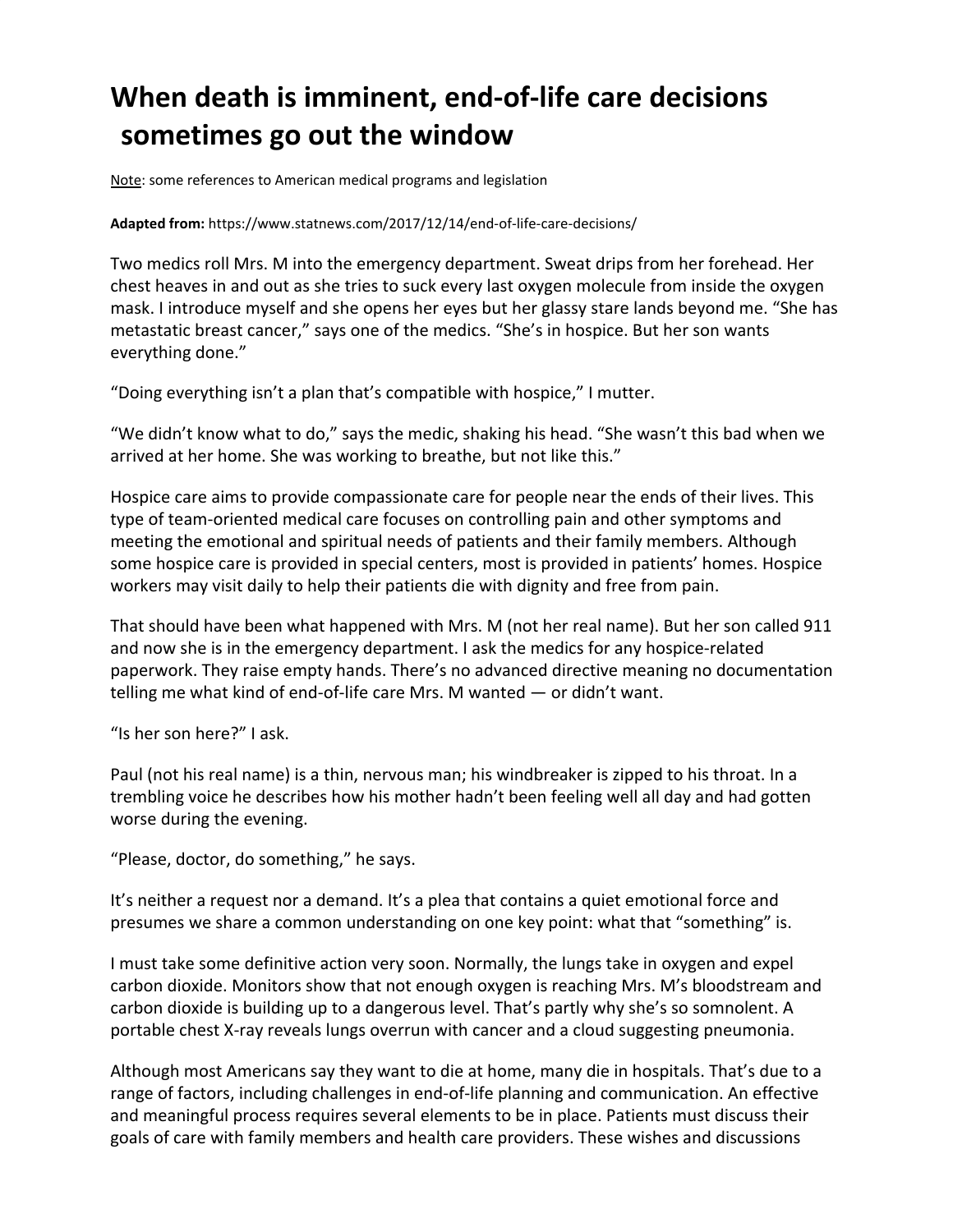must then be documented, kept up to date, and made available to emergency providers like me who, confronted with hard decisions under pressing time constraints, could desperately use some guidance.

When a patient no longer has the ability to make decisions, designated Substitute Decision Makers (SDMs)  $-$  which is what I assume Paul is  $-$  make decisions as the patient would have, meaning consistent with their wishes and goals. But I've observed how even the most loving, informed, and prepared SDMs can be knocked off balance when the moment finally comes to make decisions.

I explain to Paul that his mother will die if I don't insert a breathing tube into her airway and connect her to a ventilator. He nods. He knows those interventions won't cure the irreversible metastatic breast cancer that's killing her. He confirms her wish for hospice care. I ask what he understands hospice to mean.

But he answers a different question. "Do everything," he says.

I bite my lip, quickly turning away so Paul won't see the heat beaming from my eyeballs. And I'm suddenly ashamed. He seems so fragile. I worry that my frustration will shatter him into pieces. But I have a dying, barely responsive patient who is unable to speak for herself and a family member begging for treatment that, to the best of my knowledge, contradicts her wishes.

Mrs. M weighs more than 300 pounds. The oxygen mask conceals a small mouth. She has a short neck and many chins. These physical attributes are important because it will likely be a challenge to pass a breathing tube down her throat. Medications to relax her airways aren't working. And she's too sleepy for a BIPAP mask, a form of non-invasive ventilation for acute respiratory failure that might otherwise buy us some time.

The nurse I am working with shoots me a look, *that* look, a wordless kick in the ass. We don't have time.

As I describe what it will take to "do everything," Paul scrunches up his face. We will first try to intubate Mrs. M, which means putting a breathing tube down her throat and into her airway, then connect it to a machine that will breathe for her. If we can't intubate her, we will cut into her neck with a scalpel and insert the breathing tube below her vocal cords, a procedure known as cricothyroidotomy. To me that is cruel and unnecessary treatment for someone who likely wants comfort measures only. It also puts the physicians and nurses caring for Mrs. M into a morally distressing position.

I then detail the comfort care we would provide his mother if we honour her wishes. It includes giving her oxygen, controlling her pain, and using medications to mitigate her shortness of breath and air hunger. The goals of that care — to relieve suffering — are different, but would be just as aggressive as "doing everything."

I tell Paul, "We're staying right here. We won't leave your mother alone." I've cared for patients or families who choose to "do everything" even if it's not what they desire out of fear their loved one will otherwise be abandoned.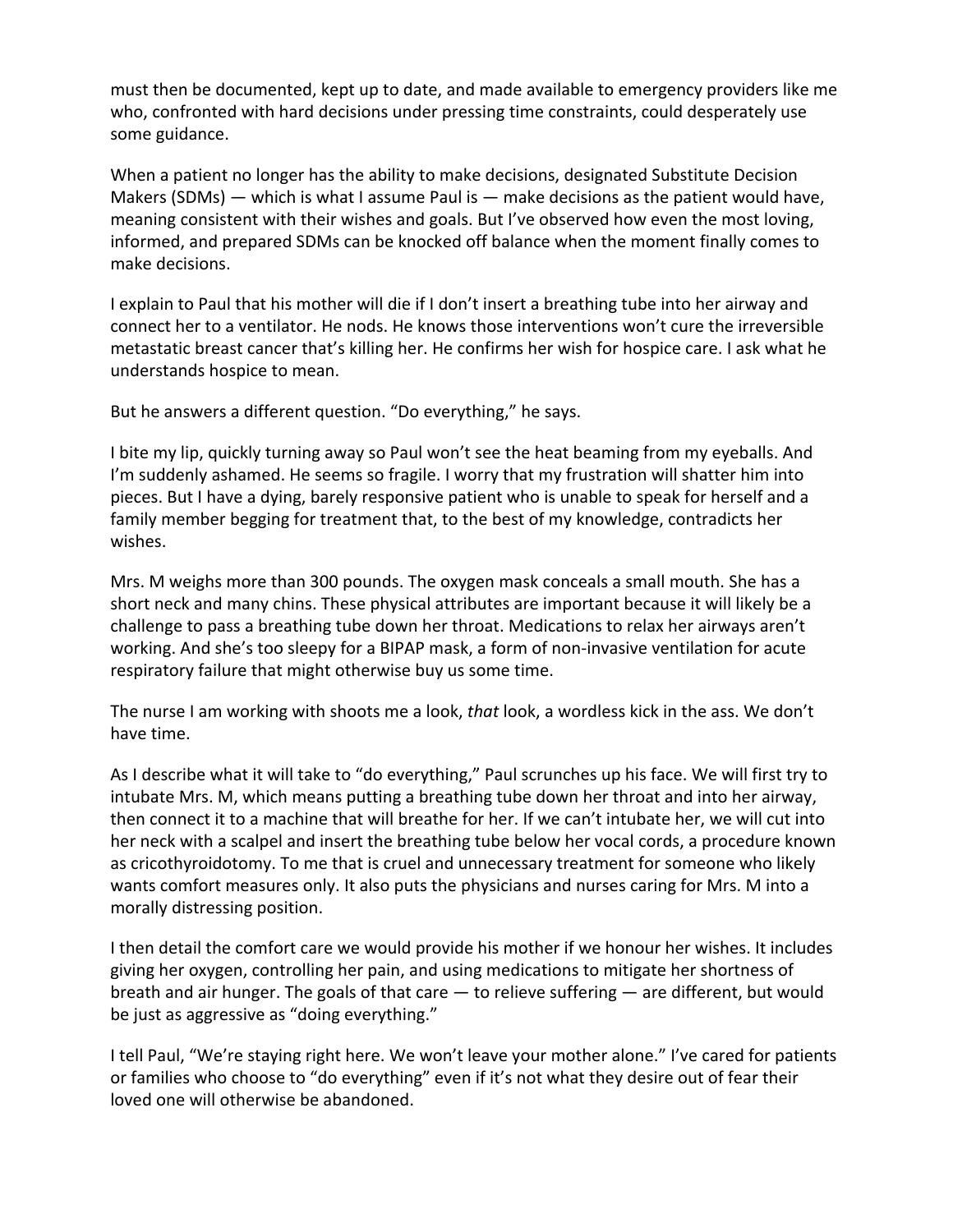He suggests that we wait. He needs to talk to his sister. It's almost 2 a.m. and she's at work.

I shake my head. Indecision is the worst possible decision.

"She's coming. She should be here in an hour."

As an emergency physician, my goal is to save lives. But I can also help provide patients with good deaths. From my perspective, you usually have just one chance to do that, and this one is slipping away.

Advanced directives speak for us when we lose the mental capacity to speak for ourselves. They chronicle our values and beliefs, what brings us joy, the burdens we're willing to endure for an acceptable quality of life, and when we'd refuse or stop treatment.

I wasn't sure what Paul understood. Sometimes, family members are overwhelmed by making potentially life-changing decisions for their critically ill loved ones. The experience can produce profound emotional consequences later on. Though I was horrified by the possibility of performing lifesaving measures on a patient who apparently had other preferences, I wasn't in a position to unilaterally decide that "doing everything" was inappropriate.

Unable to contact Paul's sister, and with Mrs. M deteriorating quickly, I decide to intubate her.

I am grateful that the breathing tube slips in easily. For the moment, Mrs. M is stable and sedated, a ventilator breathing for her.

But now *I'm* distressed. Intubating her feels wrong, though necessary given the circumstances.

I finally have a chance to dive into Mrs. M's medical records. The electronic medical record should make locating and honouring advance care planning information easier, especially in emergency settings where having this information readily available helps provide care that aligns with the patient's wishes. But this documentation, even among older patients, often isn't available.

I find a note in the record from Mrs. M's oncologist. Earlier in the week this doctor told Mrs. M that she had a month to live, maybe two. Mrs. M then refused any further chemotherapy and said she didn't want to be intubated or receive CPR. It was at this visit that her oncologist referred her to hospice care. The note also alluded to difficult conversations with the family, who were less accepting of Mrs. M's prognosis than she was.

Paul's sister, Violet (not her real name), finally arrives. Like me, she's dressed in scrubs, having been summoned from her work at a nursing home. Even after I share with her and Paul what I read in her mother's medical record, Violet insists that we keep her mother on the ventilator.

"Please?" she asks.

The ventilator breathing for Mrs. M has been giving her tissues oxygen while blowing off carbon dioxide. She gradually becomes more alert. Soon she's gesturing to pull out the breathing tube.

"She wants to talk," Violet says.